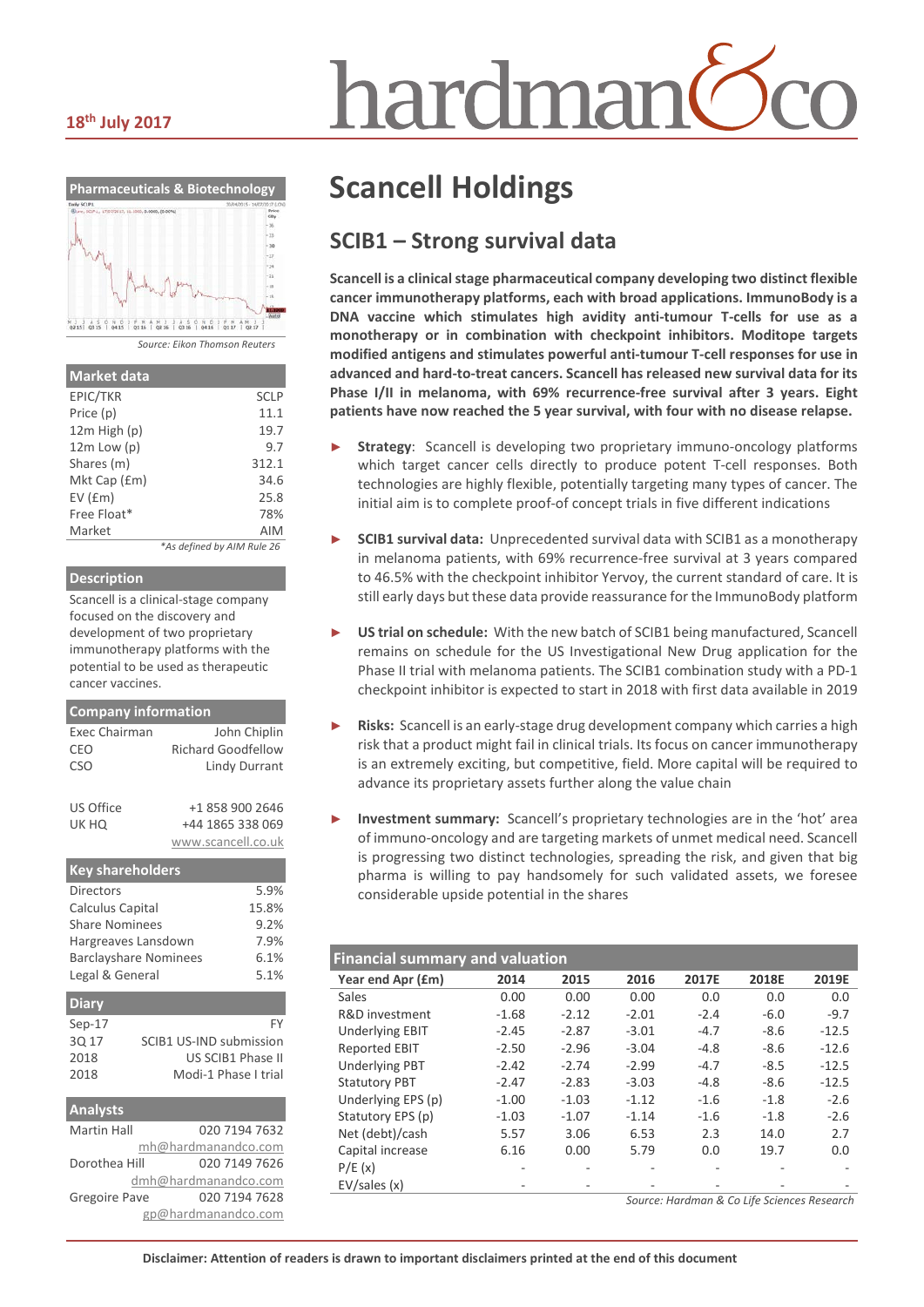## **SCIB1 – Five year survival data**

#### **SCIB1 continues to deliver unprecedented survival data**

Scancell continues to deliver exceptional results in patients with advanced melanoma, using its novel immunotherapy treatment SCIB1 based on its proprietary ImmunoBody platform.

The SCIB-001 study is a proof of concept Phase I/II trial that enrolled 35 patients with advanced melanoma (Stage III/IV). The main study period for this trial was completed in October 2015, with the clinical report being finalised in December 2016. In a corporate update, 8 patients have now reached the 5 years post-treatment survival time point.

#### *Study update*

Overall, the immune responses induced were more consistent in patients with fullyresected disease, suggesting that SCIB1 may confer protection from recurrence which commonly occurs in resected late stage melanoma patients. The excellent safety and tolerability of SCIB1 has allowed the trial to be extended with some patients receiving treatment for over three years. Eight patients have now survived for more than 5 years since starting study treatment, and four of them have not had any recurrence of the disease:

- In the 20 patients with resected melanoma, 90% remain alive which is well beyond established norms. The two patients that have died were in the 4mg dose cohort. This represents one additional death since the statement in March
- Of the 16 resected patients who received 2mg or 4mg doses, six have had a recurrence of their melanoma, of whom two have died
- Eight patients have reached the 5 years post-treatment survival time point; seven in the 2/4mg arm, and one with unresected disease and subsequent disease progression
- The data provided show that SCIB1 was safe and well tolerated at all doses tested (0.4mg to 8mg) with no serious adverse events recorded that were related to SCIB1

Of the eight patients who were previously receiving long term continuation treatment until this was suspended in June 2016 pending the manufacture of a new batch of SCIB1:

- Three have experienced a recurrence of their melanoma
- Five remain disease-free

Remarkably, five of the eight patients who received long term continuation treatment with SCIB1 before this treatment was interrupted in June 2016, remain disease-free. Scancell does not intend to restart treatment as the effects of treatment would be difficult to interpret and to justify to the regulatory authorities.

The following table represents a comparison with the previous statement disclosed by Scancell in March 2017:

*Unprecedented anti-cancer response in melanoma patients …*

*… with 18/20 survival in resected melanoma patient since the start of the study in 2010…*

*… and with excellent safety and tolerability* 

*Five patients still disease free following long term SCIB1 injections*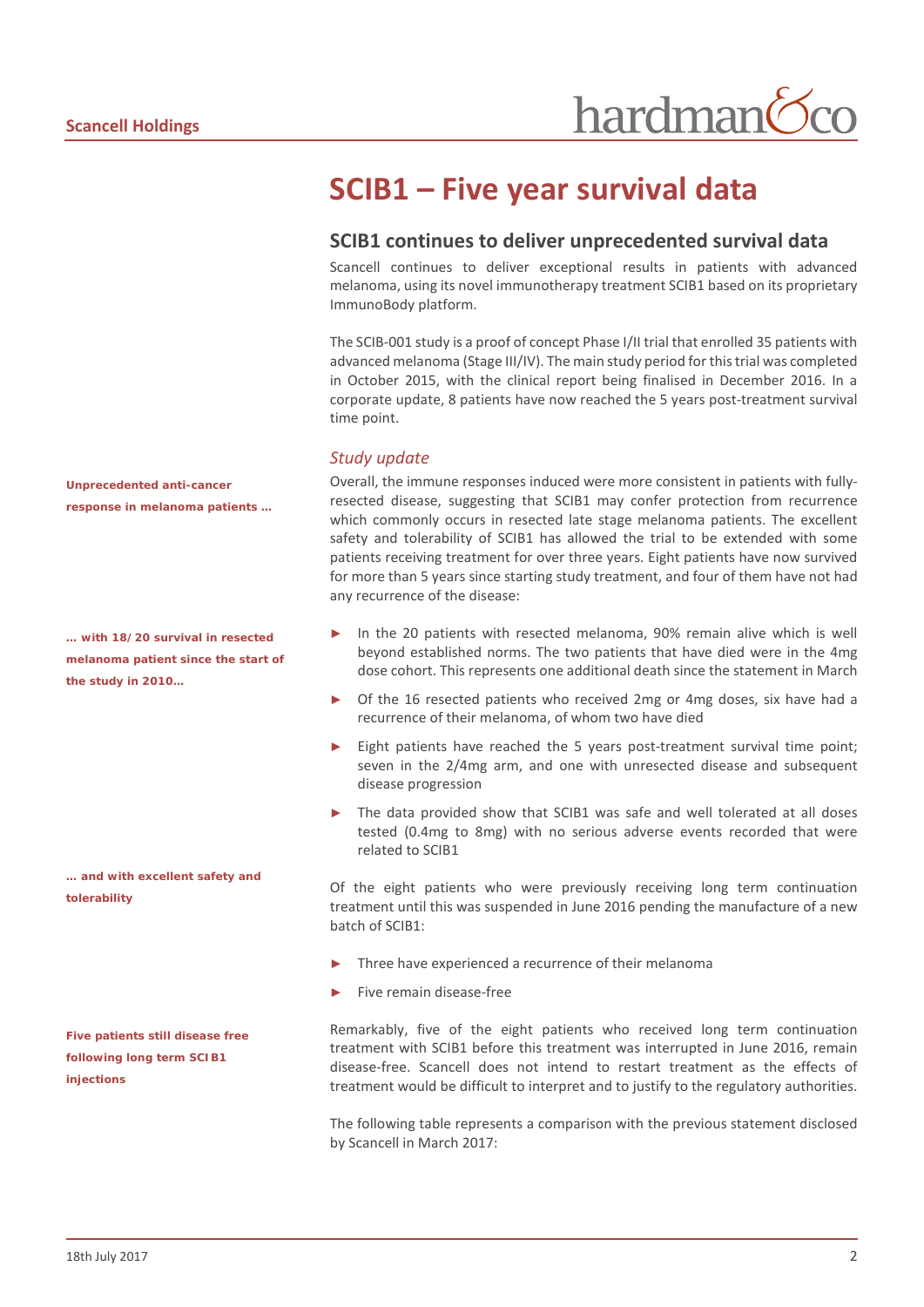# hardman

| <b>Comparing March and July statements</b> |                           |                                 |  |  |
|--------------------------------------------|---------------------------|---------------------------------|--|--|
|                                            | March update              | July update                     |  |  |
| 20 stage III/IV melanoma                   | 19 patients remain alive  | 18 patients remain alive        |  |  |
| patients with resected melanoma            |                           |                                 |  |  |
| 16 resected patients who                   | 5 patients have           | 6 patients have recurrence of   |  |  |
| received 2-4mg doses of SCIB1              | recurrence of the disease | the disease of whom two         |  |  |
|                                            |                           | have died in the 4.75 year      |  |  |
|                                            |                           | median observation time         |  |  |
| 5 year post treatment survival             | 2 patients                | 8 patients, including 1 patient |  |  |
|                                            |                           | with unresected disease         |  |  |
| In the 8mg SCIB1 cohort of 4               | 2 patients experienced    | No further patients have        |  |  |
| resected patients                          | disease recurrence        | experienced disease             |  |  |
|                                            |                           | recurrence                      |  |  |
|                                            |                           |                                 |  |  |

*Source: Scancell Holdings*

#### *Comparison with current therapy*

Yervoy (ipilimumab, BMS) is currently used as a treatment in advanced melanoma patients. It is a monoclonal antibody checkpoint inhibitor targeting the protein receptor CTLA-4 that down-regulates the immune system. Marketed since 2011, sales peaked in 2014 at \$1.3bn and are now already in the decline, due to the poor tolerability with many patients discontinuing treatment following serious adverse event. Hence the need of a new efficacious and tolerated treatment.

With these results, an element of caution is required due to the small number of patients in the Scancell trial, but they do provide an early indication of the efficacy of SCIB1 compared to the standard of care, with the 3 year median recurrence free observation time at 69%, compared to a 46.5% median recurrence free survival for Yervoy. The median recurrence free survival, when 50% of patients have experienced a recurrence of the disease, has not been reach for SCIB1.

| Yervoy - SCIB1 3 year survival comparison |                                              |                                                     |                          |  |  |  |
|-------------------------------------------|----------------------------------------------|-----------------------------------------------------|--------------------------|--|--|--|
|                                           | <b>Number of patients</b><br>under treatment | <b>Median recurrence-free</b><br>survival at 3 year | <b>Stage</b><br>melanoma |  |  |  |
| Yervoy                                    | 475                                          | 46.5%                                               | Stage III                |  |  |  |
| SCIB1                                     | 16                                           | 69%                                                 | Stage III/IV             |  |  |  |

*Source: Hardman & Co Life Sciences Research*

The Yervoy trial enrolled 951 patients, with 475 patients to the ipilimumab arm and 476 patients to the placebo arm; the latter having 34.8% median recurrence-free survival rate. 52% of patients discontinued the treatment due to adverse events and death.

#### **US Investigating New Drug on schedule**

The IND application for the planned Phase II study using SCIB1 in combination with a PD-1 checkpoint inhibitor (Keytruda) in the US is on schedule to be submitted in 3Q 2017 and is expected to start in early 2018. It is scheduled to take about 18 months, suggesting first data available in 2019. The trial will be led by Dr Flaherty, Director of the Termeer Center for Targeted Therapy at Massachusetts General Hospital and Associate Professor at Harvard Medical School.

The new batch of SCIB1 has been manufactured successfully and will be released for use later in the year in readiness for the start of the US clinical trial.

*SCIB1 early results show a higher recurrence-free survival data at 3 years of 69% compared to Yervoy* 

*The US IND for a Phase II trial with SCIB1 in combination with a PD-1 Checkpoint inhibitor is on schedule*